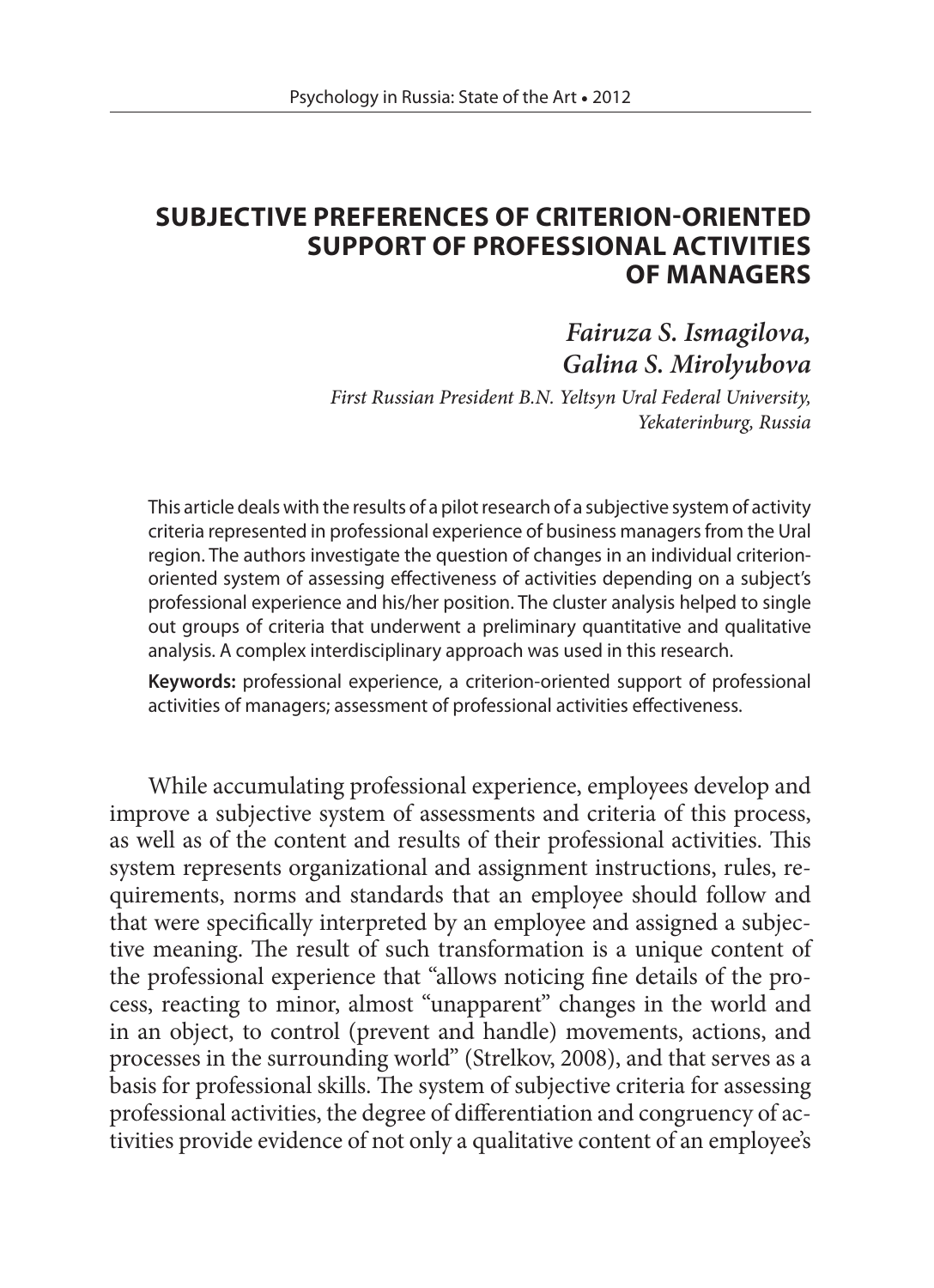work experience, but of his/her ability to work out the very criteria for appraising activities as well, which is important under hard-to-standardize professional activities. As a rule, managerial activities are described in the most general terms, and this circumstance helps to modify its boundaries depending on a situation and equips a scholar with flexibility in setting targets and using methods to obtain appropriate results.

The analysis of instructions carried out within the framework of our research in professional experience shows that promotion is accompanied by a shift from enumeration of job functions (job-related manuals or worksheets) to designation of tasks assigned to an employee (job description) and subsequently to designation of solely the objectives of activities (e.g., to derive or increase a certain amount of profit, to expand a market share) and area of responsibility (e.g., a company's behavior in the market and internal processes of a company) for executives.

The need for a subjective system of criteria for assessing activities is to a certain extent conditioned by the fact that a specialist has to interact with colleagues from related professional spheres to accomplish metafunctional tasks. This statement can be illustrated by interaction of a marketing expert with a system administrator, a key production sector manager with a repair service manager, and so forth. In the event of an interfunctional dialogue, it is crucial that criteria for assessing activities should be intelligible to a specialist him/herself, and should also be accurately formulated in the manner clear enough to other people. Therefore, the presence of tailored professional activities criteria turns out to be the most important condition for professionalism, with their significance increasing as a person gets promoted.

#### **Research problem**

One can not state that criteria emerged in professional experience are always objectively the most reliable. On the contrary, the negative tendency to identify criteria of urgency and importance and, as a consequence, to substitute the notion "it is important" by the notion "it is urgent": what becomes important is things that are really urgent at the moment, not things that are objectively important, has been discussed a lot in the domain of management. The same substitution can be traced in long-term strategic tasks that are postponed due to urgency or habitualness of current tasks.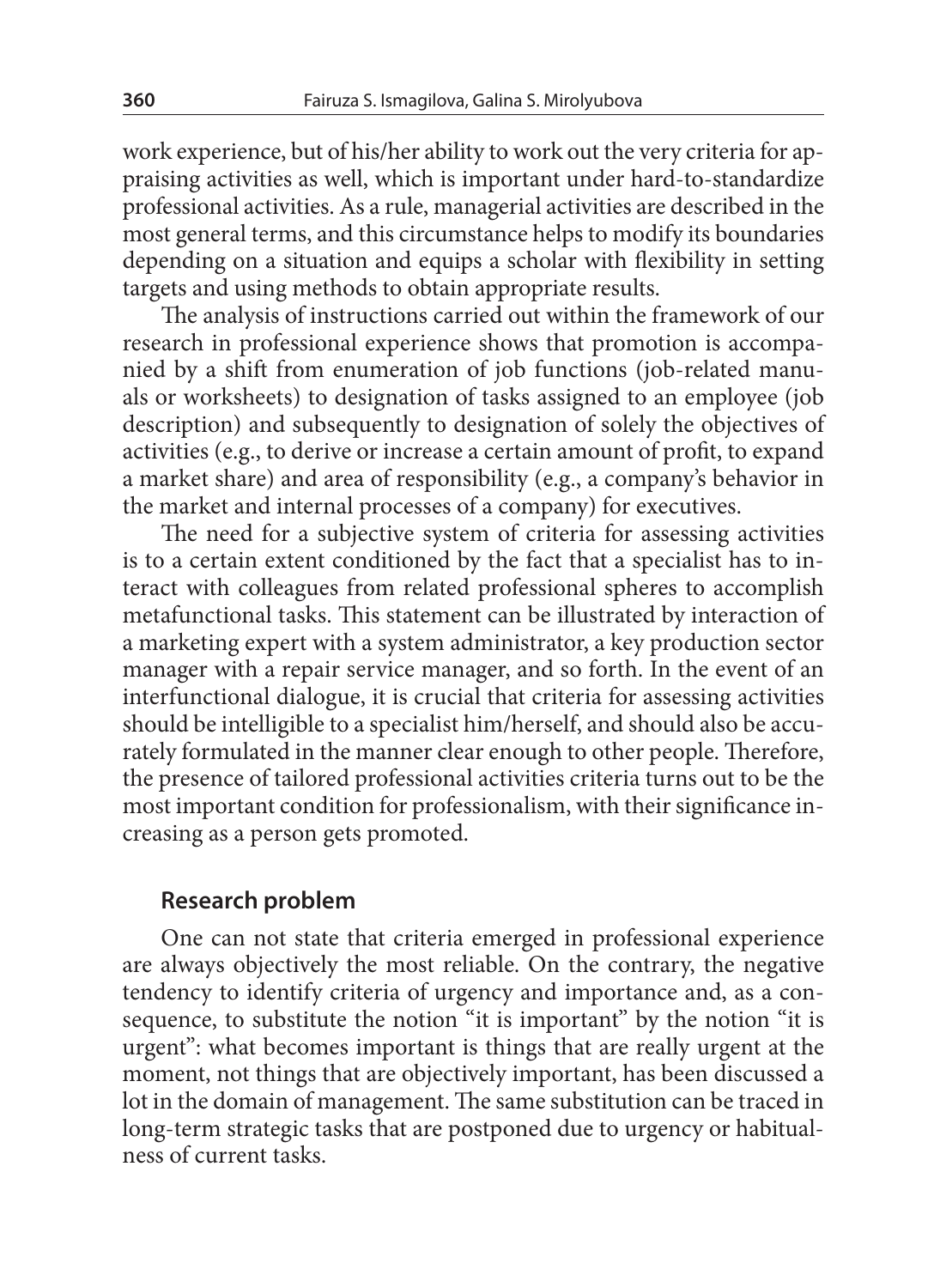The results of our research in problems of professional activities carried out in 2008-2010 and involving mid-level and top-level executives of companies from the Ural region determine the relevance of the research in psychological aspects of criterion-oriented support of professional activities. In particular, it is suggested by the following facts:

- more than one third of problems are to some extent linked to the respondents' need to work out their own criteria for assessing effectiveness of professional activities;
- a total number of problems derived from insufficiency or absence of necessary criteria;
- a positive strong dynamics of increasing the number of problems caused by a criterion-oriented support of activities revealed during the research;
- • explicitly or implicitly expressed respondents' need for new criteria and approaches due to a varying organizational environment and social-and-economic situation in general.

Thus, we can outline the boundaries of an actual research field in a labor psychology having a clear-cut practical focus:

1. Given that the criteria for assessing activities effectiveness are an important part of professional experience, the presence of an individual system of criteria, their number, content, and relations, as well as congruency (adequacy) of activities reflect professionalism of an employee.

2. Both managers and leading specialists of modern companies of different types and fields demand the following:

- • availability of information about a range of scientifically based and practically tested criteria for assessing professional activities;
- • monitoring and revising the criteria developed during an individual practice;
- • criteria that allow forecasting and taking appropriate preventive measures.

We believe that a research in psychological aspects of a criterion-oriented support of professional activities is so crucial because it is directly related to solution of problems associated with effectiveness of activities: firstly, a clear and sufficiently subjective system of criteria sets a model to follow; secondly, it indirectly determines an organizational and activityrelated orientation of an employee (an action "in conformity with" or "contrary to" the existing work standards). The amount and content of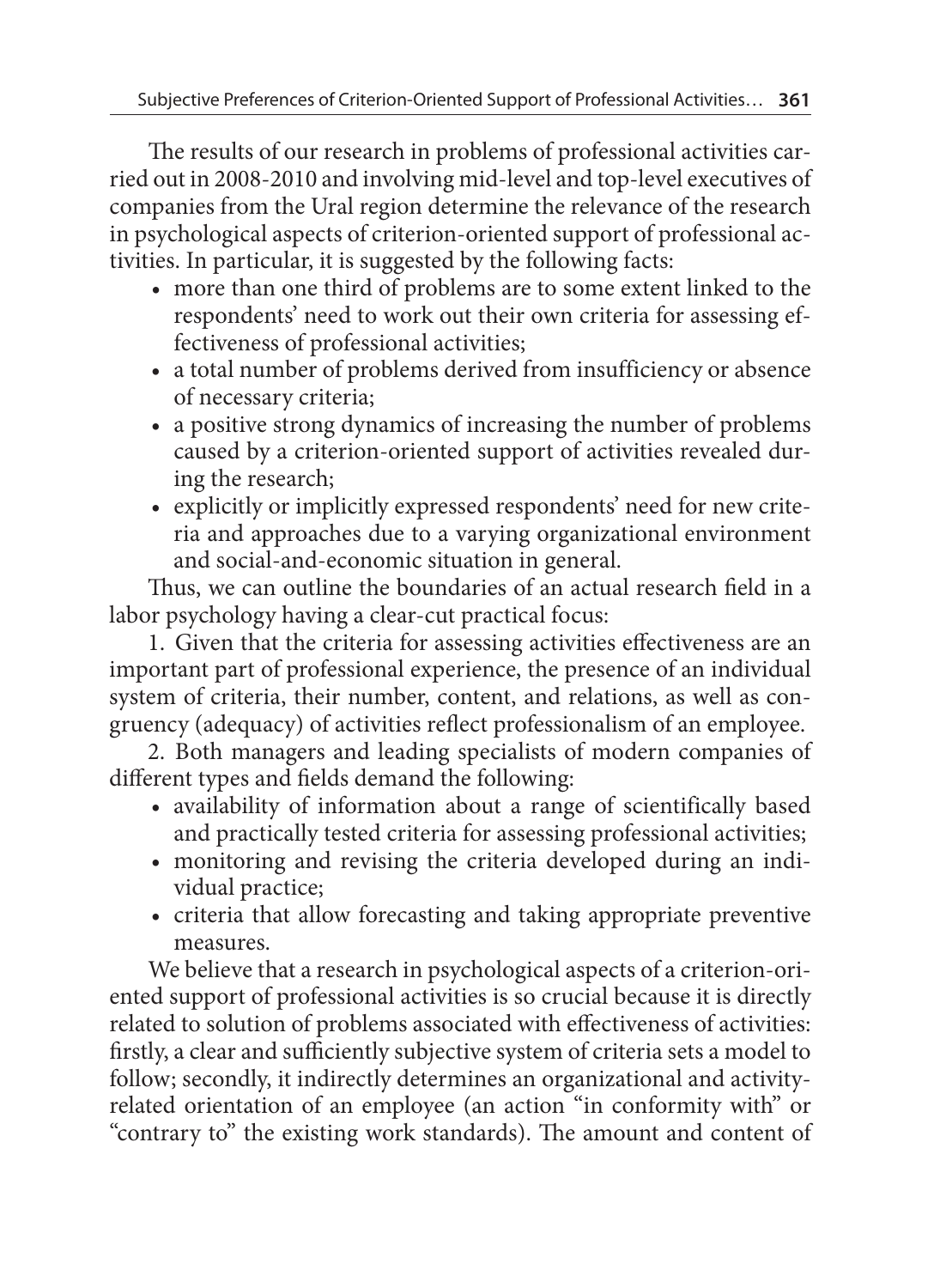the criteria set permit supposing what is understood under effectiveness of activities.

*It is an objective of this research* to define main psychological and economic constructs of indicators of professional activities of a manager throught the analysis of criteria for assessing activities, as well as to reveal similarities and differences in a criterion-oriented support of activities in managers having different managerial experience.

*Working hypotheses verified in this research are as follows:* 1) a tendency to substitute criteria of professional activities for criteria of economic and organizational activity efficiency is typical of managers in general; 2) criteria for increasing profitability and criteria for reducing costs predominantly do not agree with one another and exist as two separate independent groups within the system of a criterion-oriented support of managerial activities; 3) criteria for assessing activities related to the maintenance of a current company strategy dominate over criteria for assessing activities related to the process of organizational changes.

#### **Theoretical background**

Companies working in a competitive environment and oriented at development, achieve their main target (i.e. to get and increase profit) by two ways: either by increasing their profitability through enhancing sales volume or upward adjustment of price, or through cutting their expenses due to reduction of costs. On the one hand, it makes sense if activities of a manager responsible for achievement of organizational targets will be appraised in terms of operating efficiency, too. Such approach to appraisal is used in the Western management practice and is considered to be as a "measure (degree) of managerial ability to generate profit and operate costs". In this case, a productivity formula can be represented by the following ratio: profit before fixed charges  $x 100 \div$  Sales revenue.

The problem of such approach to assessment of operating efficiency of a manager in Russian companies can be explained by two reasons. Firstly, such approach is possible only provided that a company has job standards for a manager that are understood as "activities in terms of quantitative and qualitative results expected from each employee". Such standards normally allow using results-oriented appraisals of behavior (Keith & Madhukar, 2006). In this case, it appears possible to reveal if the target is achieved by way of minimal labor efforts. As a rule, Russian companies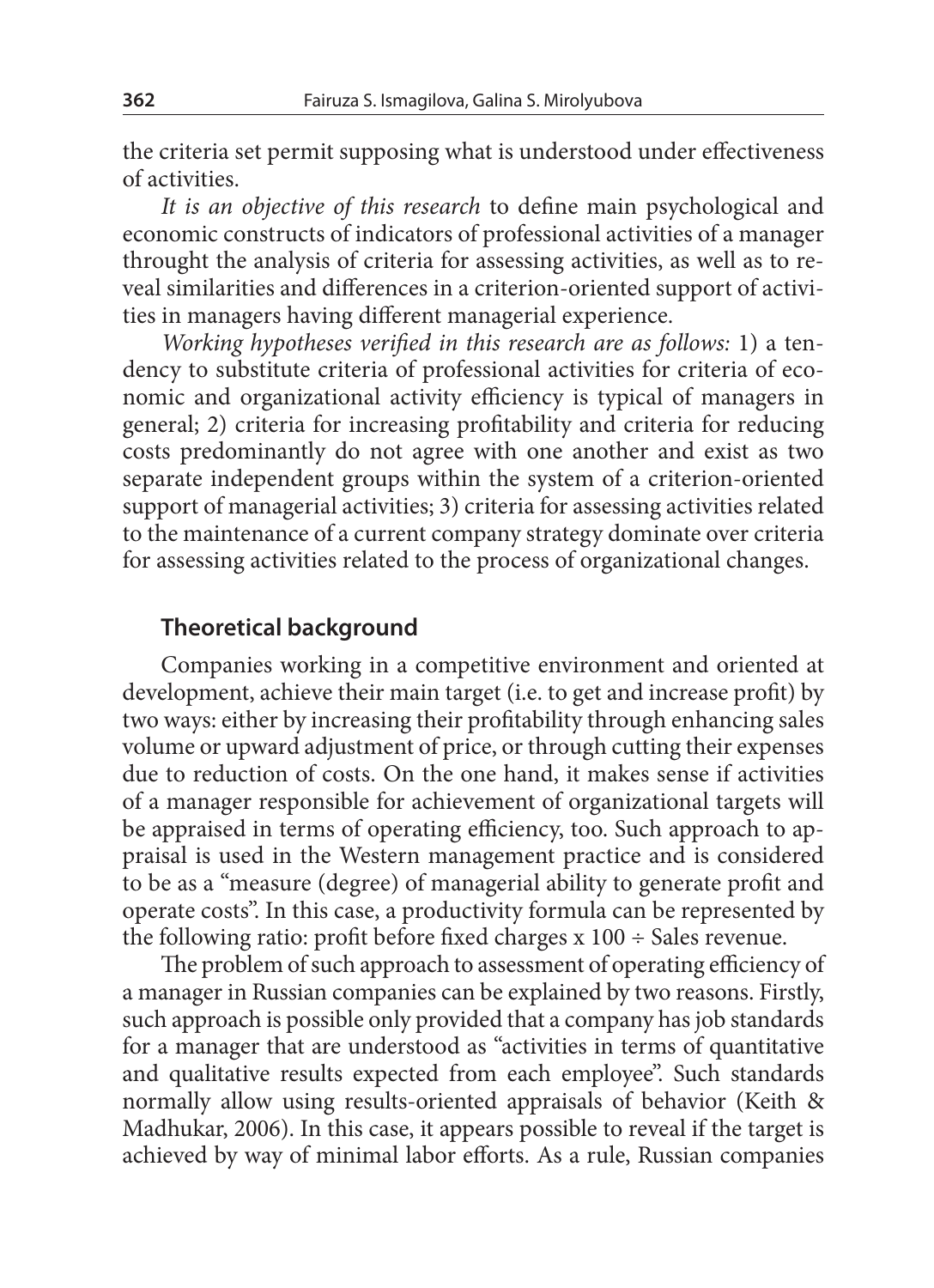do not have clear-cut work standards for managers, said circumstance hampering the use of such approach to assess effectiveness of professional activities. Secondly, there are no sufficient grounds to identify manager's labor with a proper organizational activity to the fullest extent.

A "performance efficiency" indicator, which is understood as a ratio of an actual output to a desired (planned) output expressed in per cent, is frequently employed in order to overcome this obstacle (Fletcher, 2008)*.*  This indicator helps to estimate whether a subject has achieved the objectives.

However, given relative freedom of choice contemporary executives have, it is important for a company that its executives should be oriented as much as possible to such an indicator as "capacity for work", "quality of work" that is referred to in foreign literature as a coefficient of performance (COP). The coefficient of performance (COP) is usually defined as a net result (outcome) to an amount of consumed work or energy input. In other words, the COP psychologically reflects an attitude to achievement of certain results with minimum possible costs or to manufacture of a maximum possible amount of products from a given quantity of resources, i.e. an attitude to efficiency.

The question of effectiveness of activities, or labour quality, both at the individual level and at the company level remains one of the complicated for practice and theory, regardless of its urgency in view of the modern trend to industrial modernization and innovative development of Russian companies. In particular, our research in psychological conditions for putting innovative strategies into practice in companies of the Ural region indicated that the estimate of a ratio between profits and costs had not become popular in managerial activity (Ismagilova & Mirolyubova, 2009). The problem of criteria and methods for assessing effectiveness remains one of the most controversial in economic sciences. Psychological and economic constructs of indicators of managerial professional activities have not been studied in labor psychology yet.

*Samples.* 58 executives of industrial companies of the Ural region aged from 27 to 40 participated in the research. All participants are students of the Presidential Program for Training Managers and Executives for Enterprises of National Economy (Business School of the Ural Federal University, Yekaterinburg). Representativeness of sample is confirmed by the fact that all the participants have more than 3-year experience in management.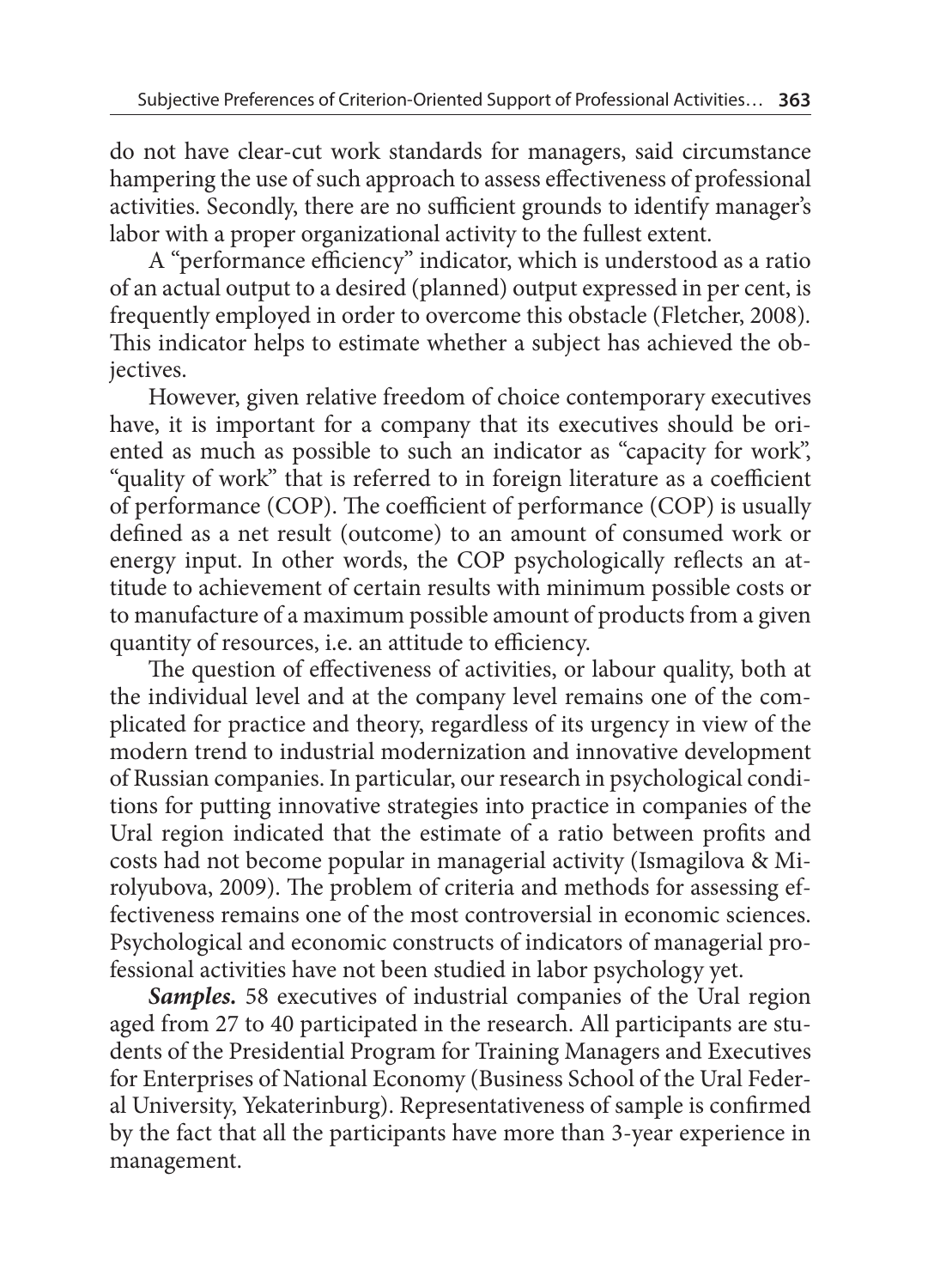## **Selection and Description of the Method**

Specific character and novelty of the topic requires a research technique that supposes activation and a targeted inclusion of the participants into the process. In order to reveal subjective preferences of a criterion-oriented support of professional activities of managers, we used a simulated event technique. In particular, the procedure included a task in which the participants were to appraise efficiency of their own activities according to key (in their opinion) criteria and to distribute remuneration for work depending on significance of these criteria. A list of criteria, their distribution into groups characterizing a constant (maintaining a standard of activities established in a company) and a variable (changing a standard of activities established in a company) part of the remuneration were recorded. Content analysis was used to process the obtained material. The criteria suggested by the participants were identified in accordance with the given classification with qualitative units of the content analysis in terms of corresponding empirical attributes.

#### **Procedures and instruments**

At the first stage, we introduced an auxiliary (artificial) classification of organizational strategic targets of a company and singled out two main groups of targeted orientation of an organizational activities: orientation to changes (development) and orientation to maintenance of the existing order (i.e. functioning in predetermined conditions in conformity with set standards and regulations). Moreover, we singled out five main groups on the basis of a simulated clustering of realization techniques of organizational strategies represented in literature and practical organizational activities:

- 1. Increase in profitability due to the growth of production volume.
- 2. Decrease in expenses due to costs reduction.
- 3. Increase in profitability and decrease in expenses due to efficient use of resources: growth of production volume and costs optimization.
- 4. Prevention of violation of standards, prevention of deviations, loss.
- 5. Compliance with set standards and regulations, plan fulfillment.

The first three methods are connected with the change strategy, the 4th and the 5th methods are lined to the maintenance strategy.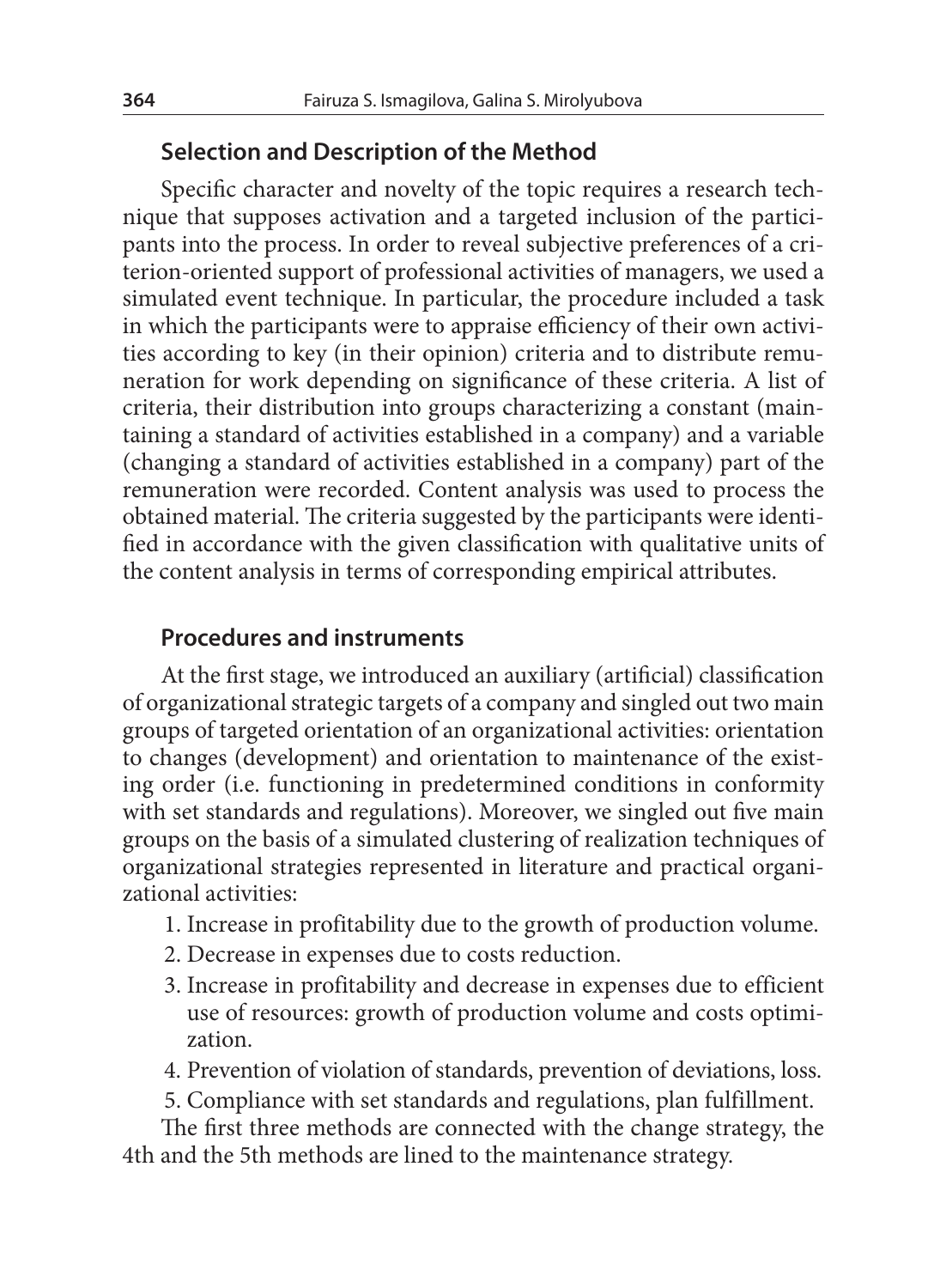We carried out a qualitative and quantitative analysis of the criteria content (content analysis) at the second stage. Appropriateness of the application of content-analysis is proved by the fact that the criteria enumerated by participants at random possess traces of various subjective psychological factors, which, in its turn, offers an opportunity to reveal and measure these factors by registering corresponding indicators in the text (Bogomolova & Stefanenko, 1992). A qualitative unit of the content analysis, i.e. a category, was defined as a key concept that allowed dividing the criteria into groups. The criteria for assessing professional activities of managers obtained during the research were sorted according to two principles: a strategic targeted orientation of a company (target-oriented indicators) and a method of realization of an organizational strategy (activity-related indicators). Table 1 contains examples of content of the criteria for the given groups.

Table 1

| Change strategy: an orientation to changes (to development)                                                                     |                                                                                                                                                                                                                                                                                                                                                                                                                                      |  |  |  |
|---------------------------------------------------------------------------------------------------------------------------------|--------------------------------------------------------------------------------------------------------------------------------------------------------------------------------------------------------------------------------------------------------------------------------------------------------------------------------------------------------------------------------------------------------------------------------------|--|--|--|
| increase in profitabili-<br>ty due to the growth of<br>production volume                                                        | a number of a newly attracted customers; increase in in-<br>come; project completion; increase in product output;<br>growth of sales as compared to the estimated sales                                                                                                                                                                                                                                                              |  |  |  |
| decrease in expenses due<br>to costs reduction                                                                                  | decrease in expenses; energy saving;<br>absence of: incidents (breakdowns), claims, reclamations,<br>professional errors                                                                                                                                                                                                                                                                                                             |  |  |  |
| increase in profitability<br>and decrease in expens-<br>es due to efficient use<br>costs optimization                           | net profit; marginal profit; return on equity (ROE); return<br>of investment (ROI); attraction of new resources with si-<br>multaneous decrease in the use of available resources; in-<br>of resources: growth of crease in limits by X% with increase in work volume by $Y\%$ ;<br>production volume and   investment project fulfillment; completion of a plan related<br>to the cost of production; increase in energy efficiency |  |  |  |
| Maintenance strategy: orientation to functioning in a pre-determined mode in ac-<br>cordance with set standards and regulations |                                                                                                                                                                                                                                                                                                                                                                                                                                      |  |  |  |
| standards and regulati- new ideas and offers;<br>ons, plan completion                                                           | compliance with set   plan completion; carrying out tasks given by managers;<br>development of existing directions;<br>progress control; performance of job duties; appraisal of an<br>inner customer; program execution                                                                                                                                                                                                             |  |  |  |
| prevention of violations<br>of standards, prevention<br>of deviations and losses                                                | correction of errors; absence of standstills; provision of<br>continuous work                                                                                                                                                                                                                                                                                                                                                        |  |  |  |

### **Cluster distribution of a professional activities criteria**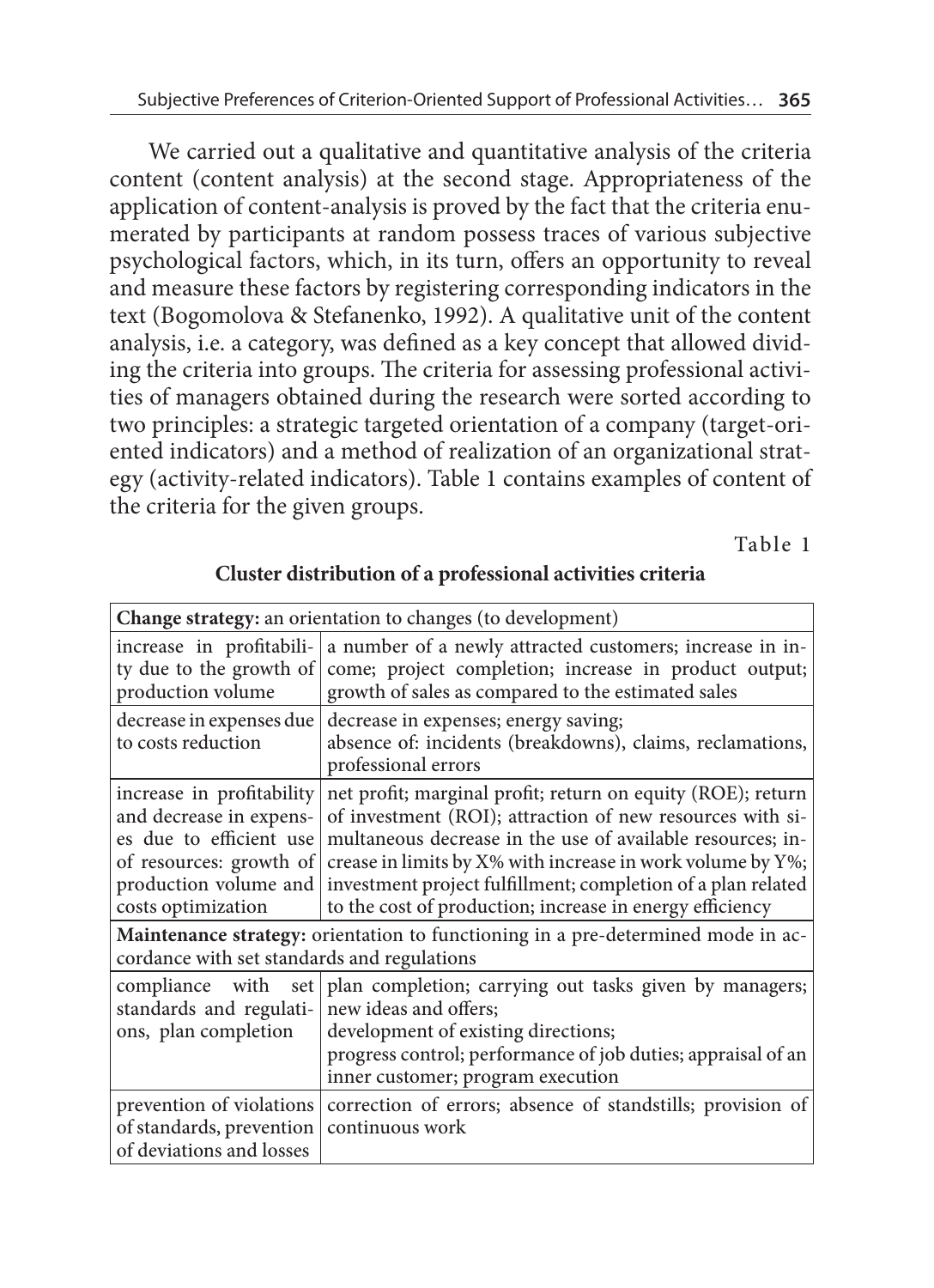Table 2 contains the results of quantitative distribution of the criteria obtained when filling in a simulated matrix.

Table 2

| Name of criteria clusters                                                                                                                        | Number of cri-<br>teria per cluster |
|--------------------------------------------------------------------------------------------------------------------------------------------------|-------------------------------------|
| Change strategy                                                                                                                                  | 96, of which                        |
| increase in profitability due to the growth of production volume                                                                                 | 60                                  |
| decrease in expenses due to costs reduction                                                                                                      | 19                                  |
| increase in profitability and decrease in expenses due to efficient<br>use of resources: growth of production volume and costs optimi-<br>zation | 17                                  |
| Maintenance strategy                                                                                                                             | 108, of which                       |
| compliance with set standards and regulations, plan completion                                                                                   | 94                                  |
| prevention of violations of standards, prevention of deviations and<br>losses                                                                    | 14                                  |

#### **Quantitative distribution of main criteria clusters**

The list of criteria for effectiveness of professional activities drawn up during the analysis of the research results provided the basis for verifying the hypothesis about a degree of representation of indicators directly related to activities in a subjective criterion scale of respondents. Three levels of indicators (according to a level of generalization) are the most frequently singled out in references concerning appraisal of effectiveness of activities (Ismagilova, Mirolyubova, 2009): economic (characterizing an amount of goods, products, money), organizational (characterizing a complex of actions related to creation of labor conditions and organization of production processes in conformity with objectives of a company), activity-related (characterizing quality and quantity of a result as well as efforts to achieve it). If we take the total number of criteria in this cluster as one, the distribution of criteria can be represented in the following manner (Table 3):

Table 3

| Name of criteria cluster  | Ratio of criteria on the basis of "effectiveness level" |                |                  |  |
|---------------------------|---------------------------------------------------------|----------------|------------------|--|
|                           | Economic                                                | Organizational | Activity-related |  |
| Change strategy $-1$      | 0.35                                                    | 0.4            | 0.25             |  |
| Maintenance strategy $-1$ | 0.6                                                     | 0.3            | $( )$ . 1        |  |

**Distribution of criteria on the basis of "effectiveness level"**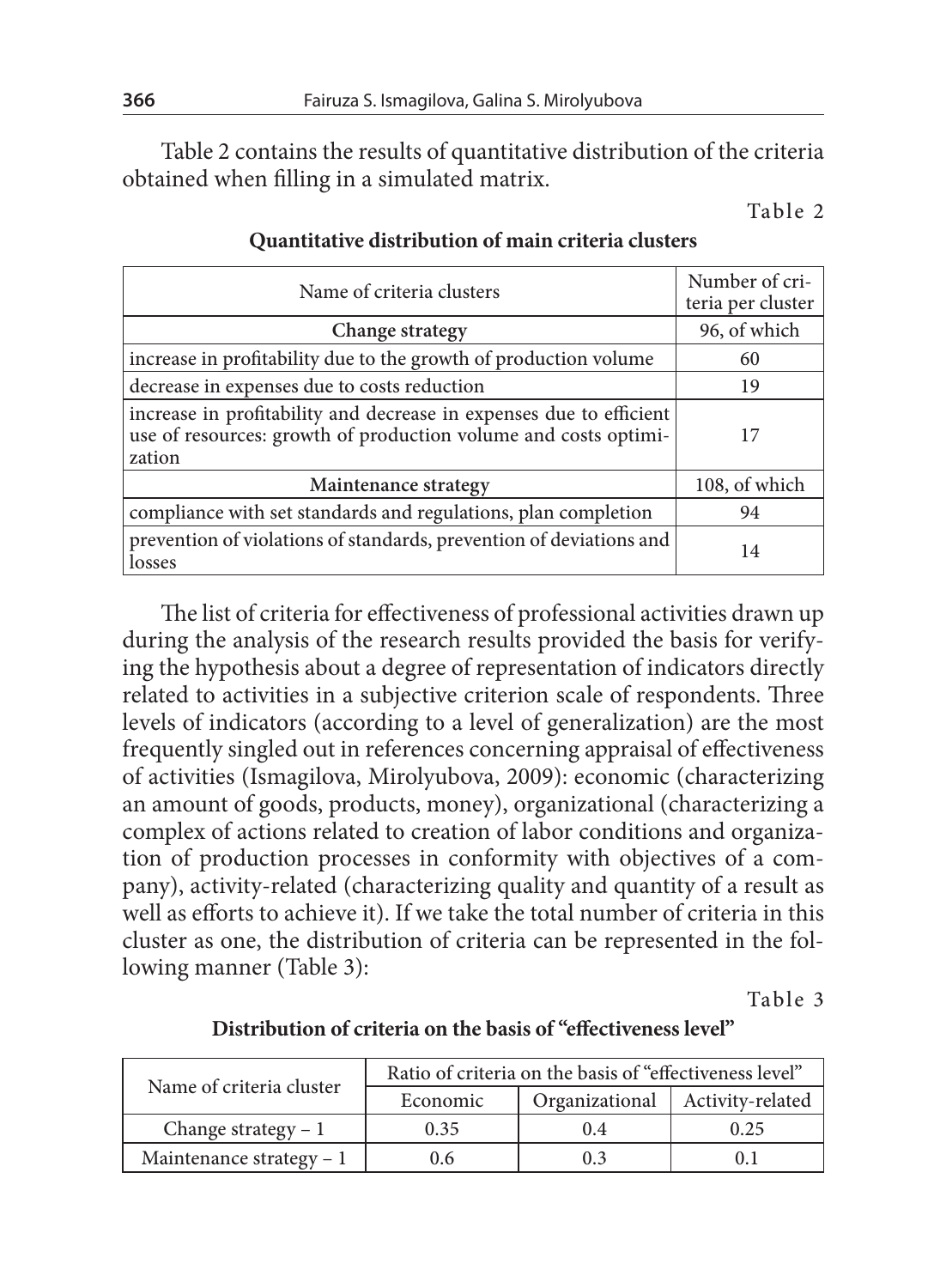## **Preliminary Conclusions**

On the basis of the data obtained, we can confidently single out 5 main groups of criteria that are represented in individual consciousness of managers-respondents and employed to assess effectiveness of managers' professional activities. The criteria that point to increase in the result of such activity (cluster "increase in profitability due to the growth of production volume"; total number of references is 60) or the support of activities (cluster "compliance with set standards and regulations, plan completion; total number of references is 94) prevail among said criteria. In should be noted that no indicator bears a relation to what is understood under the notion "effectiveness" in terms of its content.

The obtained results confirm the hypothesis stating that criteria of increasing profitability and criteria of decreasing expenses in most cases do not agree with each other and exist as independent groups in a subjective system of criterion-oriented support of respondents' activities. Only few criteria suggested by the respondents take into account the ratio between an obtained result and efforts. Thus, we can state that the respondents substitute criteria of efficiency themselves by criteria that describe a result or a process when assessing effectiveness of activities. It goes without saying that such substitutions can not but affect quality of professional activities of managers, because the professional activities cease to be a subject of analysis and of improvement for an individual. From our point of view, it is directly connected with the problem of enhancing professional competence of managers of modern companies.

Though the results of the research did not exactly confirm the hypothesis about the predominance of the criteria for assessing activities targeted to supporting the existing company strategy over the criteria for assessing activities targeted to the process of organizational changes. This is an implicit evidence of a positive shift towards innovative orientation of the organizational development as compared to the conclusion obtained by the authors in the previous research (Ismagilova, Mirolyubova, 2009).

The results of our research further demonstrate that managers tend to rely more on of economic and organizational indicators, when assessing professional activities. The fact that activity-related indicators are used by respondents more often when there is orientation to the support strategy than to the strategy of changes. If we take into account that the former mainly describe a process and the latter relate to a result, then the